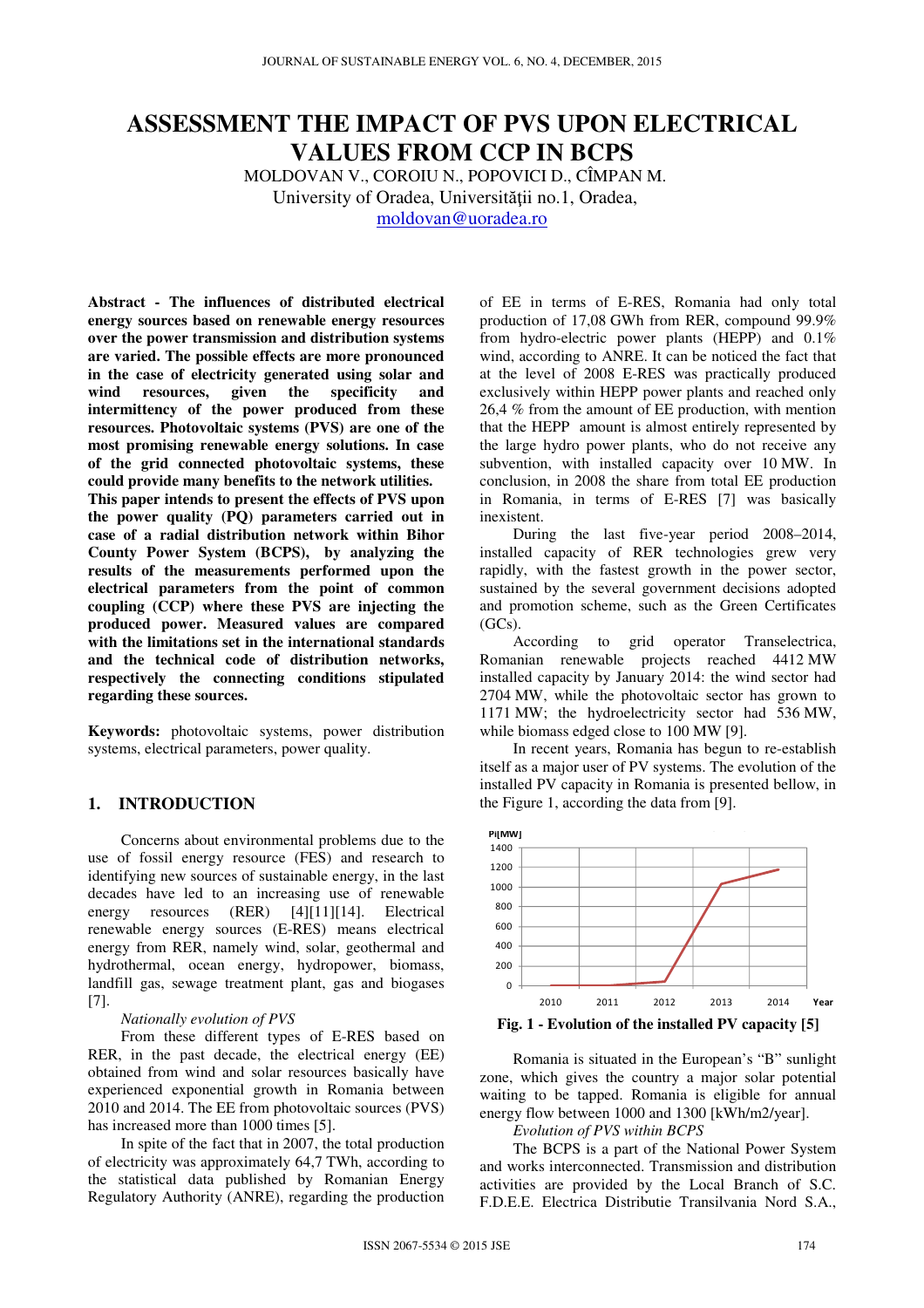the main distribution operator in the North-Western part of Romania, through high, medium and low voltage installations across Bihor County.

Regarding the situation before spreading the PVS, in terms of the years 2010, the BCPS consists from:

- 31 Electrical Substations (ESS) [110 kV];
- 68,2 [km], EHV power lines[400 kV];
- 803,52 [km], HV power lines and cables[110 kV];
- 2916,55 [km] Medium Voltage lines;
- 731,03 [km] LES Medium Voltage cables;
- 2264 transformers;
- 6 small hydro-power stations (SHPS).

In the next period, between 2011 and 2013 many renewable energy sources was installed in Bihor County, such as:

- Hydro power plants, at the end of 2013, 16 units, with 35 groups with a total installed capacity of 227,158 MW;
- 45,872 MW installed capacity in PVS, from 19 PVS connected to the grid, from the total of 126,312 MW installed in 47 PVS.

Regarding the geographic location of PVS within Bihon County, in the Figure 2, we have placed the most important PVS in terms of installed capacity.



**Fig. 2 - PVS localization in Bihor County[5]** 

In case of energy industry, many years the major development direction was limited to the certainty that the energy must be produced centrally in large power plants, then delivered for the consumption areas through transmission lines and finally to consumers through distribution lines, at the lower voltage levels. In case of this system, energy flows is unidirectional from high voltage to low ones.

Currently, the model is changing and becoming from the one-way to bidirectional network of distributed generation [1]. The potential problems associated with grid connected PVS are well known [2]. Operation of a distribution system that has a large number of units distributed generation presents several problems, such as:

• voltage profile varies along the network, depending on the power produced and consumed in the system, leading to a different behavior from unidirectional network;

- transient voltages appear as a result of connecting and disconnecting of generators or as a result of their operation mode;
- power quality and reliability may be affected;
- short-circuit levels can increase;
- power losses are changing depending on production and load levels;
- protective measures of powered utilities and the protection of distributed generators must be coordinated;

Taking all these factors into account, this paper presents measurements performed on a distribution network in CCP in order to evaluate the impact of the considered PVS, regarding the voltage levels, power factor and the effects on the Flicker level.

# **2. WORKING METHODOLOGY**

In order to measure and record the tracked electrical parameters, the used measuring equipment was a network analyzer named Visa Power manufacturer by Dranetz.

To process and analyze the data obtained by the network analyzer, the Dran-View, version 6, software package was used, which is a program for Windows operating systems which offer quick, easy viewing and analyzing energy monitoring tools.

Regarding the influence on the voltage level, the objective was to examine and analyze the voltages levels variations according to the technical code of distribution network, in terms of the existing regulations [6]. The requirements from the EN 50160 standard must be met by distributed generation units, such as photovoltaic. These requirements are not difficult to meet. For example, the parameters supply voltage must be within certain limits for 95% of the test period, while the remaining period of 5% deviation may be higher. The average for 95% of the time should be between 90% and 110% of rated voltage.

Illustration of a voltage dip and a short supply interruption, classified according to EN 50160 is presented in the Figure 3.



**Fig. 3 – Illustration of a voltage dip and a short supply interruption** 

Where [6][4][7]:

 $U_n$  – nominal voltage of the supply system (rms);

 $U_A$  – amplitude of the supply voltage;

U(*rms*) – the actual *rms* value of the supply voltage.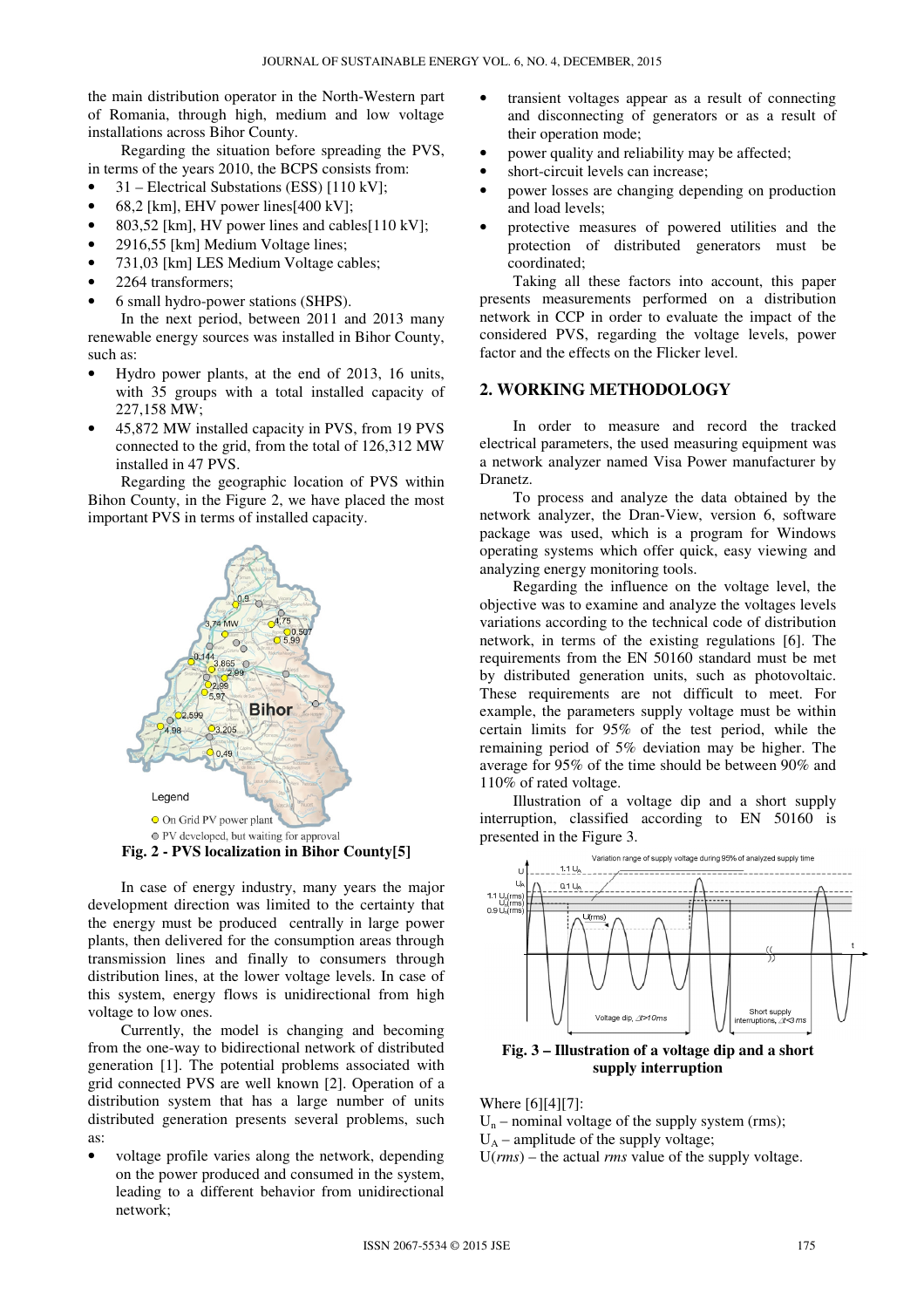The power factor, defined as the ratio of active power P and apparent power S of the system, show a particular interest for electricity producer and the transporter, supplier and end user because it influences the performance and costs of electricity supply, even if not a necessity stipulated in EN 50160. In case of the sinusoidal regime it can be defined as the cosine of the angle between voltage and current. A low power factor causes additional power losses in the system at the same active power flow, can reduces the available power in the system and has a negative influence regarding the system stability.

With the voltages situated in the admissible range, in the common coupling point the reactive power produced / absorbed by a PVS in operation must be continuously adjusted corresponding to a power factor of 0,90 capacitive and 0,90 inductive in absolute values.

Depending on the technology PVS can have normally some additional capacity reactive power, although reactive power available depends on the generated active power. This dependence is expressed by PQ diagrams. Additional, reactive power capability can be used in automatic control voltage-reactive power, this must be set to operate in "voltage control in the CCP" or "reactive power control" exchanged with the grid in the CCP. Whatever option is chosen, renewable power shall meet the requirement of having zero reactive power exchange in the CCP, when the active power generated is zero.

Flicker is considered one of the most significant effects of voltage fluctuation because it can affect the production environment by causing personnel fatigue and lower work concentration levels. Flicker is a subjective impression of the discontinuity of visual perception caused by a variation of voltage. The flicker can be measured by a flicker meter that based on a reproduction of a 60 W incandescent lamp, the sensitivity of the human eye and the corresponding brain reaction. For the evaluation of the emissions different flicker limit curves have been determined. The reasons for flickers are voltage fluctuations, whereby the curve form of this variability and the frequency are essential.

According to the EN 50160 standard, Flicker is characterized and standardized by the severity of the short-term flicker ( $P_{ST}$ ), measured over a period of 10 minutes, with specialized equipment, respectively longterm  $(P_{LT})$ , calculated over a period of 2 hours (12 intervals of 10 minutes). The relations for the  $P_{LT}$ according the PST are shown to the following expression (1) [12].

$$
P_{LT} = \sqrt[3]{\sum_{i=1}^{12} \frac{P_{STi}^3}{12}}
$$
 (1)

\*Note: Usually, the standards do not specify limits for higher order harmonics (over 25), because they have a very small value, but unpredictable because of resonance phenomena.

In accordance with standard EN 50160, Flicker must have values  $P_{LT} \le 1$  on the level of long-term on a minimum of 95% per week.

# **3. CASE STUDY**

In order to evaluate the impact of grid connected PVS upon electrical values from CCP, one PVS with an installed capacity of 4992 kW were analyzed. The PVS is located near Salonta, Bihor County, at 1,75 kilometers from the local power station with the common coupling point set at 20 kV voltage level, in a node of the Salonta – Oradea, double-circuit power transmission line.

The analyzed PVS, consists of a total of 20784 photovoltaic panels (PVP), with 0,240 kW each one, polycrystalline type, model SYP240S manufactured by Risen Energy Co., Ltd. from China. The installed capacity for own consumption is 40 kW. Some of the main characteristics of the PVP, for Standard Conditions (STC), are presented in the Table 1.

| <b>Characteristics</b>       | <b>Value</b> | <b>Units</b> |
|------------------------------|--------------|--------------|
| Maximum Power                | 240          | w            |
| Maximum Voltage              | 30,20        |              |
| Maximum Current              | 7.69         |              |
| Open Circuit Voltage         | 37,20        |              |
| <b>Short Circuit Current</b> | 8.33         |              |
| Module Efficiency            | >14,78       | %            |

**Table 1. –Clectrical characteristics of PVP at STC** 

Performance at STC means the Irradiance of 1000W/m, PVP temperature 77±3.6℉ (25±2℃), power measurement tolerance: ±3% AM 1.5.

The Nominal Operating Cell Temperature (NOCT) is defined as the temperature reached by open circuited cells in a module under the conditions, irradiance on cell surface = 800 W/m<sup>2</sup>, air temperature =  $20^{\circ}$ C, wind velocity  $= 1$  m/s, PVP with open back side. Characteristics of the PVP for NOCT, are presented in the Table 2.

**Table 2. – Characteristics of PVP at NOCT** 

| <b>Characteristics</b>       | <b>Value</b> | <b>Units</b> |  |
|------------------------------|--------------|--------------|--|
| <b>Maximum Power</b>         | 173,04       | W            |  |
| Maximum Power Voltage        | 26,56        |              |  |
| Maximum Power Current        | 6,52         |              |  |
| Open Circuit Voltage         | 33,65        |              |  |
| <b>Short Circuit Current</b> | 6.8          |              |  |
| $\sim$                       |              |              |  |

The PVP temperature affects the maximum power output directly. As PVP temperature increases, its output current increases exponentially while the voltage output is reduced linearly. The power loss due to temperature depending on the type of used solar panel. Temperature coefficients are presented in the Table 3.

**Table 3. – Temperature coefficients** 

| <b>Characteristics</b>              | Value     | Units |  |  |
|-------------------------------------|-----------|-------|--|--|
| Temperature Coefficient Voc         | $-0.33%$  |       |  |  |
| Temperature Coefficient Isc         | $+0.033%$ | ി∘    |  |  |
| <b>Temperature Coefficient Pmpp</b> | $-0.39%$  | ℃     |  |  |
| Normal operating temperature        | $45+2$    |       |  |  |

Main permitted operating conditions/restrictions are presented in the Table 4.

| Table 4. – Permitted operating conditions |  |  |
|-------------------------------------------|--|--|
|-------------------------------------------|--|--|

| <b>Characteristics</b>  | <b>Value</b> | <b>Units</b> |  |
|-------------------------|--------------|--------------|--|
| Maximum system voltage  | 1000         | V(DC)        |  |
| Operating temperature   | $-40 - +85$  | $\Gamma$     |  |
| Maximum mechanical load | 5400         | Pа           |  |
|                         | 25           | mm           |  |
| Resistance against hail | າາ           | m/s          |  |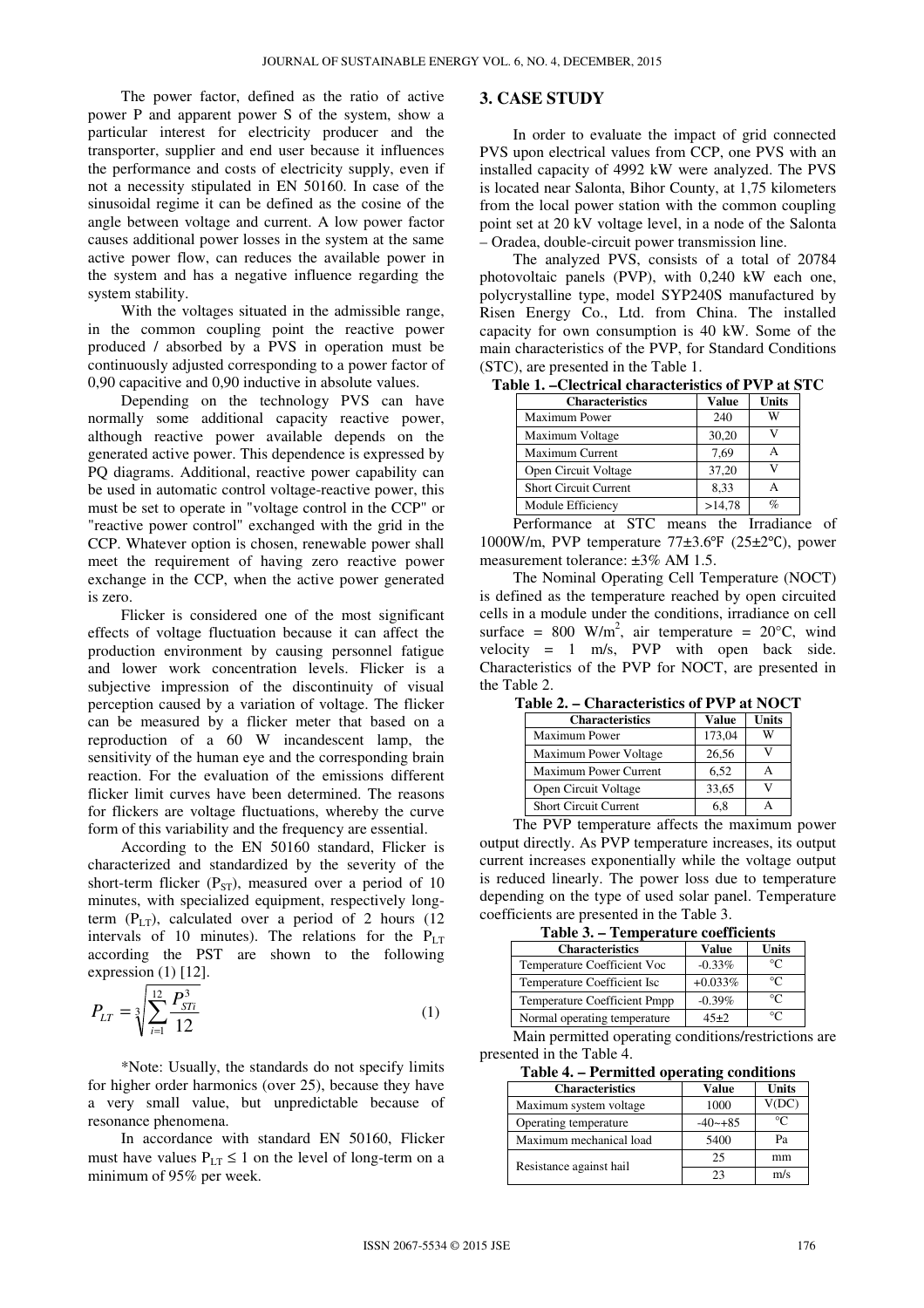As it is well know, the electrical characteristics of PVP's varies under the different irradiations levels but also depends of the cell temperature level. The variation curves for the model SYP240S are presented in the Figure 4, in case of constant cell temperature at  $25^{\circ}$ C, respectively, the IV curve under the cell temperature variation in Figure 5.



**Fig. 4 - Electrical characteristics at different irradiations (temperature is constant = 25**  $^{\circ}$ **C)** 



**Fig. 5 – IV Characteristics at different cell temperatures (AM 1.5, 1000 [W/m])** 

The PVS contains 20 central power inverters, type RS I20-0460-3, manufactured by Vacon, with the efficiency curve presented in Figure 6. The maximum power of the inverter is 255 kW on the DC side, with the maximum continuous voltage 911 V, respectively, maximum current of 561 A. The Maximum Power Point Tracking (MPPT) voltages are between 460÷850 V.

The maximum power is 250 kW on AC side at a voltage of 320 V. The maximum output current is 460 A, at the nominal output frequency of 50/60 Hz. The power factor is rated at 0,99 and the maximum efficiency is 98.00 % at 450 V DC.



Evacuation of the produced power is performed through 5 power transformers 1000 kVA, 20/0.32 kV, 50 Hz, Dy-n1,  $uk = 6\%$ . Each transformer is connected, on the low voltage side to 4 different branches, each containing a three-phase VACON type inverter. Each inverter had a superstring box on the DC side. One of the five branches is represented schematic in the Figure 7.



**Fig. 7 - Schematic representation of single branch connections** 

#### *Analysis of the influence on the voltage level*

After processing and analyzing the measured data, it was found that the voltage is within the considered limits.

Based on the measured values, and the compliance report generated some additional information can be extracted, such voltage dips, existing interruptions and peaks exceeding the nominal values of the voltages (*SWEELS*) during the reference 1 week measurements, according to EN 50160, as it is shown in Figure 8.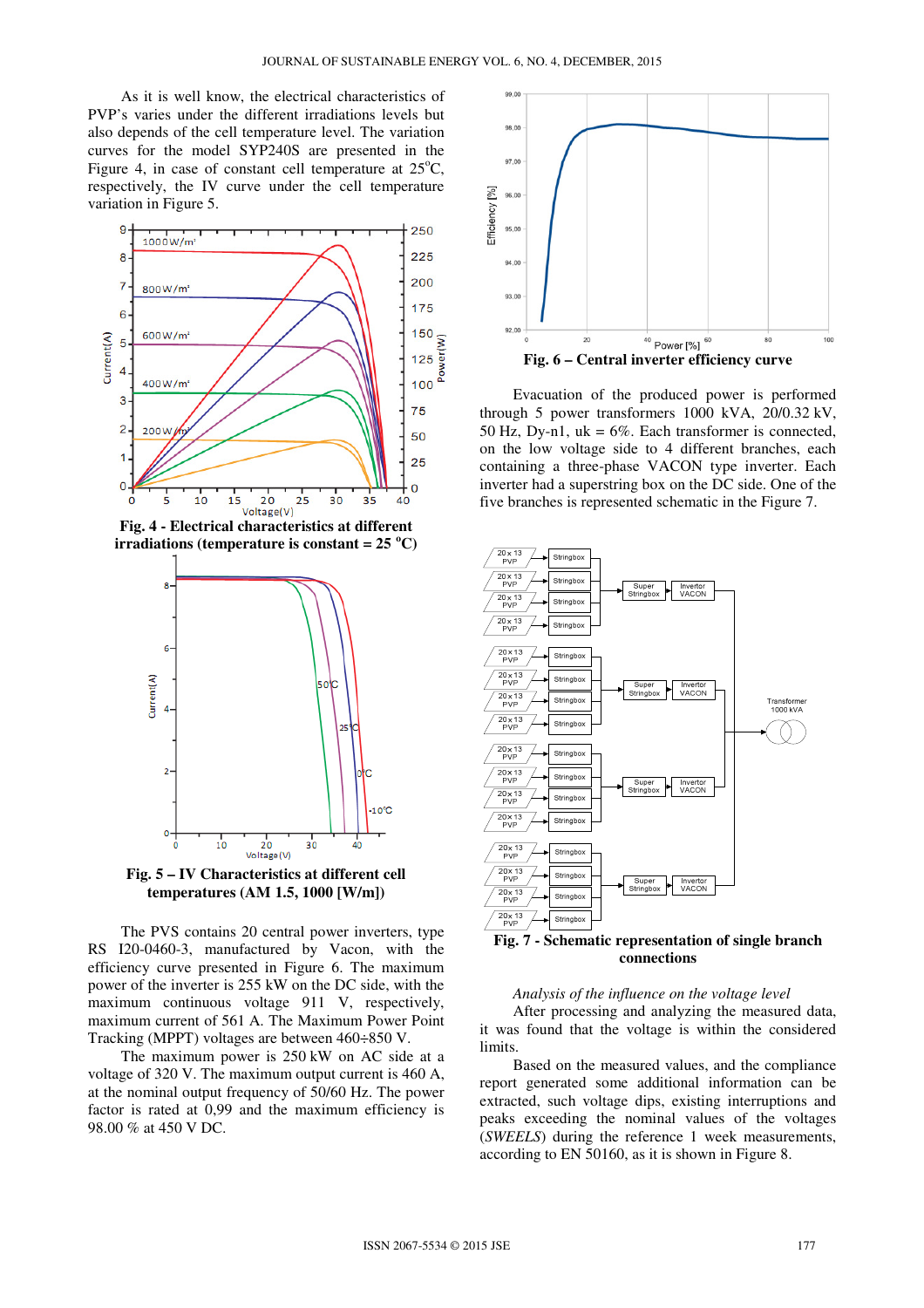EN50160 COMPLIANCE REPORT - ADDITIONAL INFORMATION Site: PowerVisa Site, Week #1 (10/03/2014 00:00:00.0 to 10/10/2014 00:00:00.0)

| <b>Magnitude</b> | 10-100<br>msec | $0.1 - 0.5$ | $0.5 - 1$<br>Sec. | $1-3$<br>Sec. | $3 - 20$<br>Sec. | 20-60<br>Sec. | $1 - 3$<br>Min | >3<br>Min |
|------------------|----------------|-------------|-------------------|---------------|------------------|---------------|----------------|-----------|
|                  |                | Sec.        |                   |               |                  |               |                |           |
| Dips:            |                |             |                   |               |                  |               |                |           |
| $0\% - 10\%$     | 8              | 16          |                   |               |                  | 2             |                | 12        |
| 10% - 15%        | 18             | 9           |                   |               |                  |               |                | 6         |
| 15% - 30%        | 21             | 12          | 18                |               |                  |               |                |           |
| 30% - 60%        | 33             |             |                   |               |                  |               |                |           |
| 60% - 99%        | 127            |             |                   |               |                  |               |                |           |
| Interruptions:   |                |             |                   |               |                  |               |                |           |
| 99% - 100%       |                |             |                   |               |                  |               |                |           |
| Swells:          |                |             |                   |               |                  |               |                |           |
| 0% - 110%        |                |             |                   |               |                  |               |                |           |
| 110% - 120%      | 8              |             |                   |               |                  |               | 2              | 24        |
| 120% - 140%      | 23             | 19          |                   |               | 11               |               | 22             | 152       |
| 140% - 160%      | 25             | 40          |                   |               |                  |               |                | 21        |
| 160% - 200%      | 22             | 26          |                   | 14            |                  | 18            | 15             | 65        |
| 200% -           | 6              |             |                   |               |                  | 5             |                | 36        |

**Fig. 8 – Additional information - EN50160** 

There were no observed influences of PVS on the voltage level on at the CCP. Values obtained were below corresponding to the SR EN 50160. ge level on at the CCP. Values obtained were below<br>sponding to the SR EN 50160.<br>*Analysis of the influence on the power factor*<br>Processing and analyzing the recorded data, the

#### *Analysis of the influence on the power factor*

medium power factor evolution on all 3 phases are presented in the Figure 9, and for a better representation phase T is shown in Figure 10, for one day.



**Fig. 9 – Additional information - EN50160** 



**Fig. 10 – Additional information - EN50160** 

With reference to the power factor, it was concluded the positive contribution of the PVS by injecting reactive power during the operation time  $(-7.30)$  $\div$  ~19.15). However, at the connection - disconnection moment it has noted an oscillation of power factor the plant. To identify the exact nature of these oscillations some more investigations are required.

#### *Analysis of the influence on the Flicker*

As it was presented in the previous chapter, Flicker is considered one of the most significant effects caused by voltage fluctuation.

The measurement results on the Flicker effect was generated directly by the used device as a graphical time evolution report, and regarding the period 3 – 15 October, the result is presented in Figure 11. There were observed some exceeding values of Flicker ( $P_{LT} \leq 1$  standard EN 50160). Higher values can be observed, above the threshold with their duration.



**Fig. 11 – Flicker level of variation (3÷15 Oct)** 

With the extracted data from the device database, after further processing the data regarding Flicker values from 0-10, was represented as a frequency histogram, in the Figure 12.



**Fig. 12 – Flicker values (3÷15 Oct)** 

Since the level of long term Flicker for a period of a week must be under the one unit, at least 95%, from the obtained results can be observed that this limit is exceeded in case of the considered PVS. Only 46% of the 1152 values are  $\leq 1$ , and 53.12% is above 1.

Due to high levels of high Flicker found, future investigations will be made to identify the cause, but already there are some indications that the nearby power station has a weight in this problem.

### **4. CONCLUSIONS**

After analyzing the impact of PVS on the voltage at the CCP, it is found that these values correspond to the prescriptions SR EN 50160.

Analyzing the impact of the considered PVS upon the power factor in CCP, we found that the values correspond to the actual requirements of ANRE Order 30/2013.

Given the standard EN 50160, which clearly defines that the severity of long lasting Flicker must have values  $\leq 1$  [ru] on an interval at least 95% of a week, analysis confirmed that in case of this threshold has been exceeded. At this moment we can't impute entirely to the presence of PVS. , it is found that these values correspond to the<br>ions SR EN 50160.<br>alyzing the impact of the considered PVS upon<br>eer factor in CCP, we found that the values<br>nd to the actual requirements of ANRE Order<br>ven the standard EN